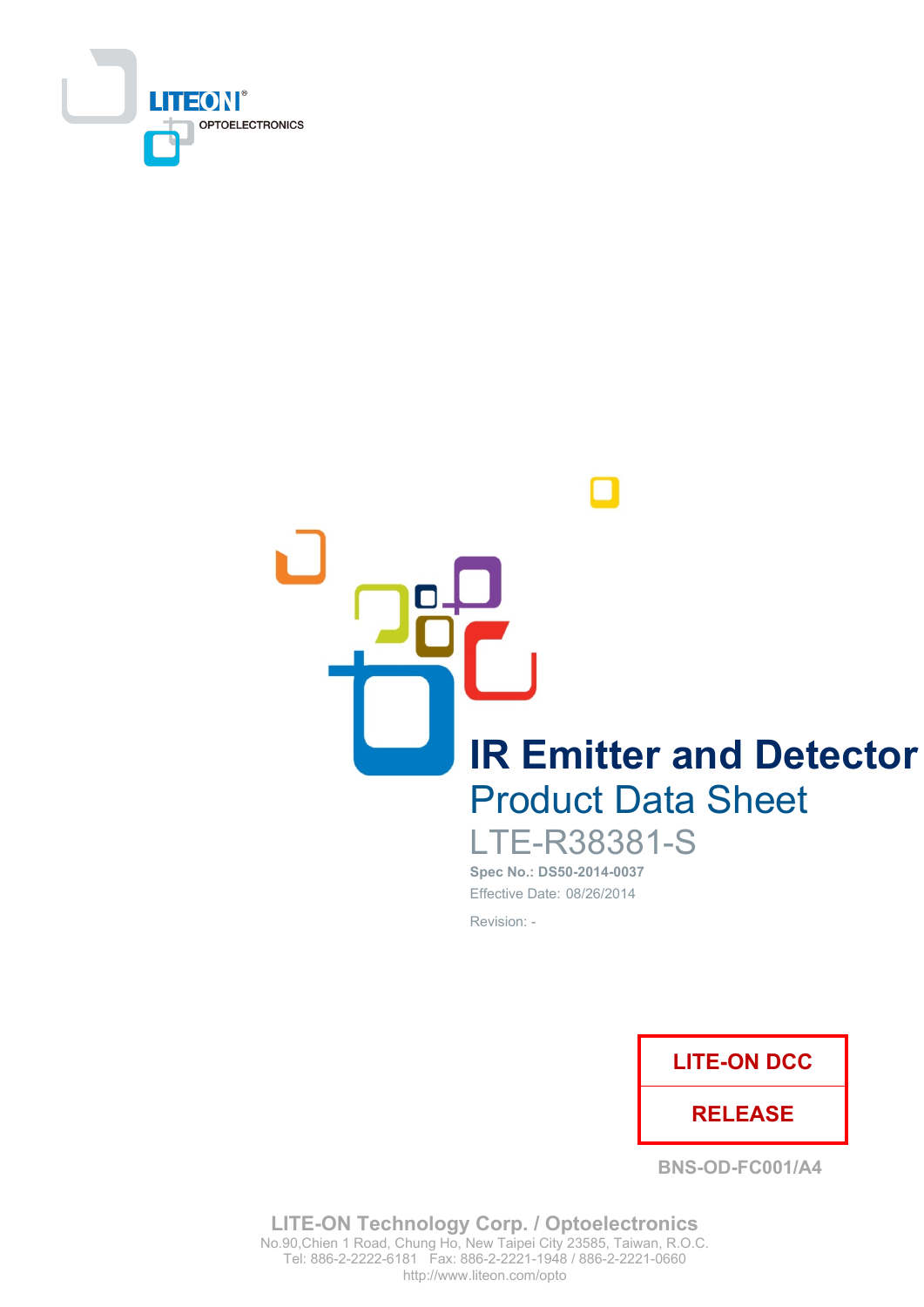

## **IR Emitter and Detector** LTE-R38381-S

### 1. Description

Lite-On offers a broad range of discrete infrared components for application such as remote control, IR wireless data transmission, security alarm & etc. Customers need infrared solutions featuring high power, high speed and wide viewing angels. The product line includes GaAs 940nm IREDs, AIGaAs high speed 850nm IREDs, PIN Photodiodes and Phototransistors. Photodiodes and Phototransistors can be provided with a filter that reduces digital light noise in the sensor function, which enables a high signal-to-noise ratio.

#### 1.1. Features

- High power LED light source  $\blacksquare$
- High performance, long life  $\blacksquare$
- High LED driving current
- Meet ROHS, Green Product

#### **1.2. Applications**

- Infrared emitter
- **PCB Mounted Infrared Sensor**







#### **Notes:**

- 1. All dimensions are in millimeters (inches).
- 2. Tolerance is ±0.1mm (.004") unless otherwise noted.
- 3. Specifications are subject to change without notice.

Part No.: LTE-R38381-S BNS-OD-FC 002/A4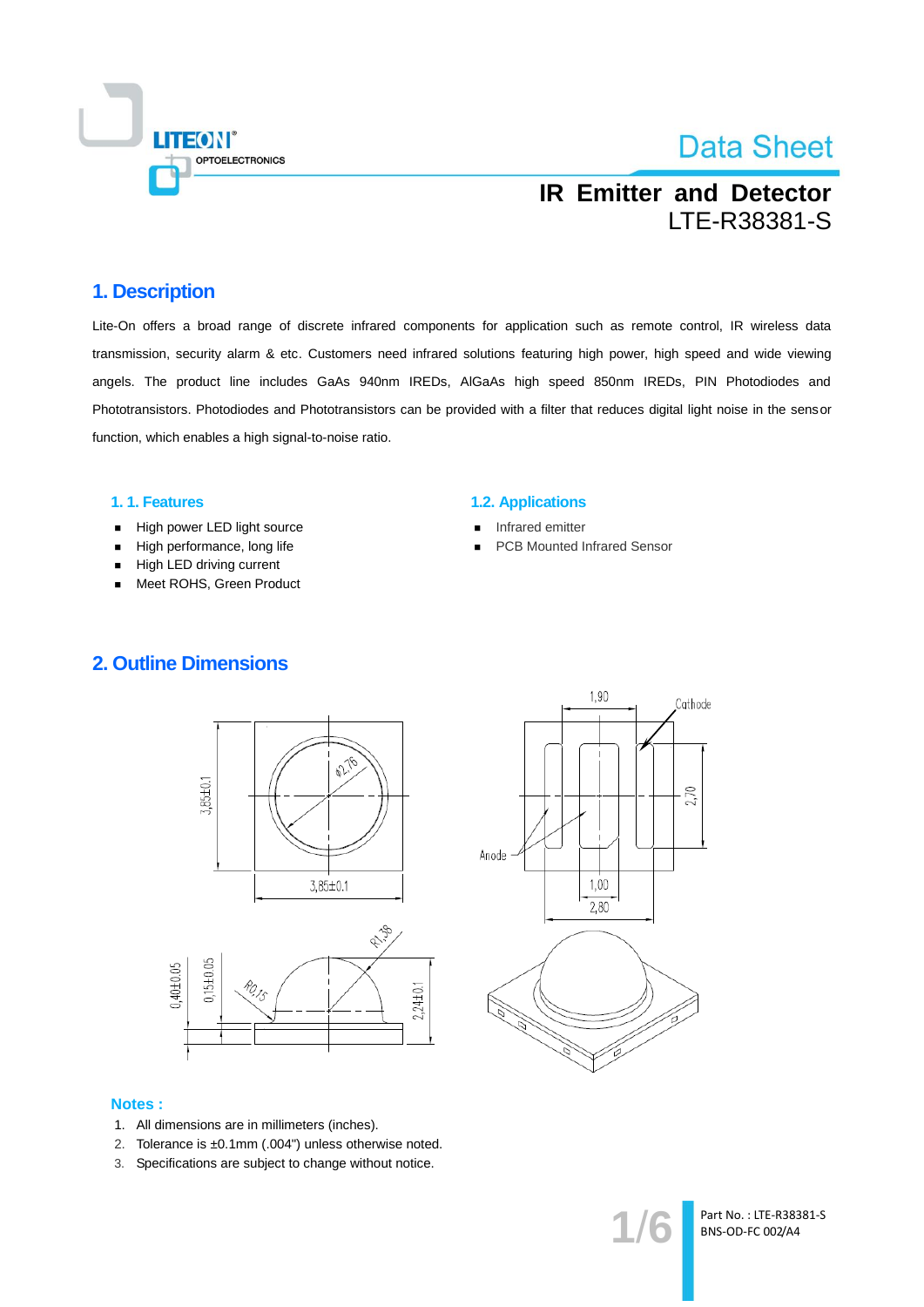

## **IR Emitter and Detector** LTE-R38381-S

### 3. Absolute Maximum Ratings at TA=25°C

| <b>Parameter</b>                         | <b>Maximum Rating</b>                  | <b>Unit</b> |  |
|------------------------------------------|----------------------------------------|-------------|--|
| <b>Power Dissipation</b>                 | 1.8                                    | W           |  |
| Peak Forward Current(300pps, 10us pulse) | 5                                      | A           |  |
| <b>DC Forward Current</b>                | 1                                      | A           |  |
| <b>Reverse Voltage</b>                   | 5                                      | V           |  |
| <b>Thermal Resistance Junction</b>       | 10                                     | <b>K/W</b>  |  |
| <b>Operating Temperature Range</b>       | $-40^{\circ}$ C to + 85 $^{\circ}$ C   |             |  |
| Storage Temperature Range                | -55 $^{\circ}$ C to + 100 $^{\circ}$ C |             |  |
| Infrared Soldering Condition             |                                        |             |  |
|                                          | 260°C for 10 Seconds Max.              |             |  |

### 4. Electrical / Optical Characteristics at TA=25°C

| <b>Parameter</b>          | <b>Symbol</b>           | Min. | Typ.                     | Max.                     | <b>Unit</b> | <b>Test Condition</b> |
|---------------------------|-------------------------|------|--------------------------|--------------------------|-------------|-----------------------|
| Radiant Intensity         | ΙE                      | 160  | $\overline{\phantom{a}}$ | $\blacksquare$           | mW/sr       | $I_F = 1A$            |
| <b>Total Radiant Flux</b> | $\Phi_{\rm e}$          | ٠    | 590                      | $\blacksquare$           | mW          | $I_F = 1A$            |
| Peak Emission Wavelength  | $\Lambda_{\text{Peak}}$ |      | 940                      | $\overline{\phantom{0}}$ | nm          | $I_F = 1A$            |
| Spectral Line Half-Width  | Δλ                      | -    | 50                       |                          | nm          | $I_F = 1A$            |
| Forward Voltage           | VF                      | -    | 1.8                      | 2.3                      | V           | $I_F = 1A$            |
| <b>Reverse Current</b>    | l <sub>R</sub>          | -    | $\blacksquare$           | 10                       | μA          | $V_R = 5V$            |
| Rise/Fall Time            | Tr/Tf                   | -    | 30                       | $\overline{\phantom{0}}$ | ns          | 10%~90%               |
| Viewing Angle             | $2\theta_{1/2}$         |      | 90                       |                          | deg         |                       |

**NOTE:** 

1.  $\theta_{1/2}$  is the off-axis angle at which the luminous intensity is half the axial luminous intensity.

2. The dominant wavelength, Ad is derived from the CIE chromaticity diagram and represents the single wavelength which defines the color of the device.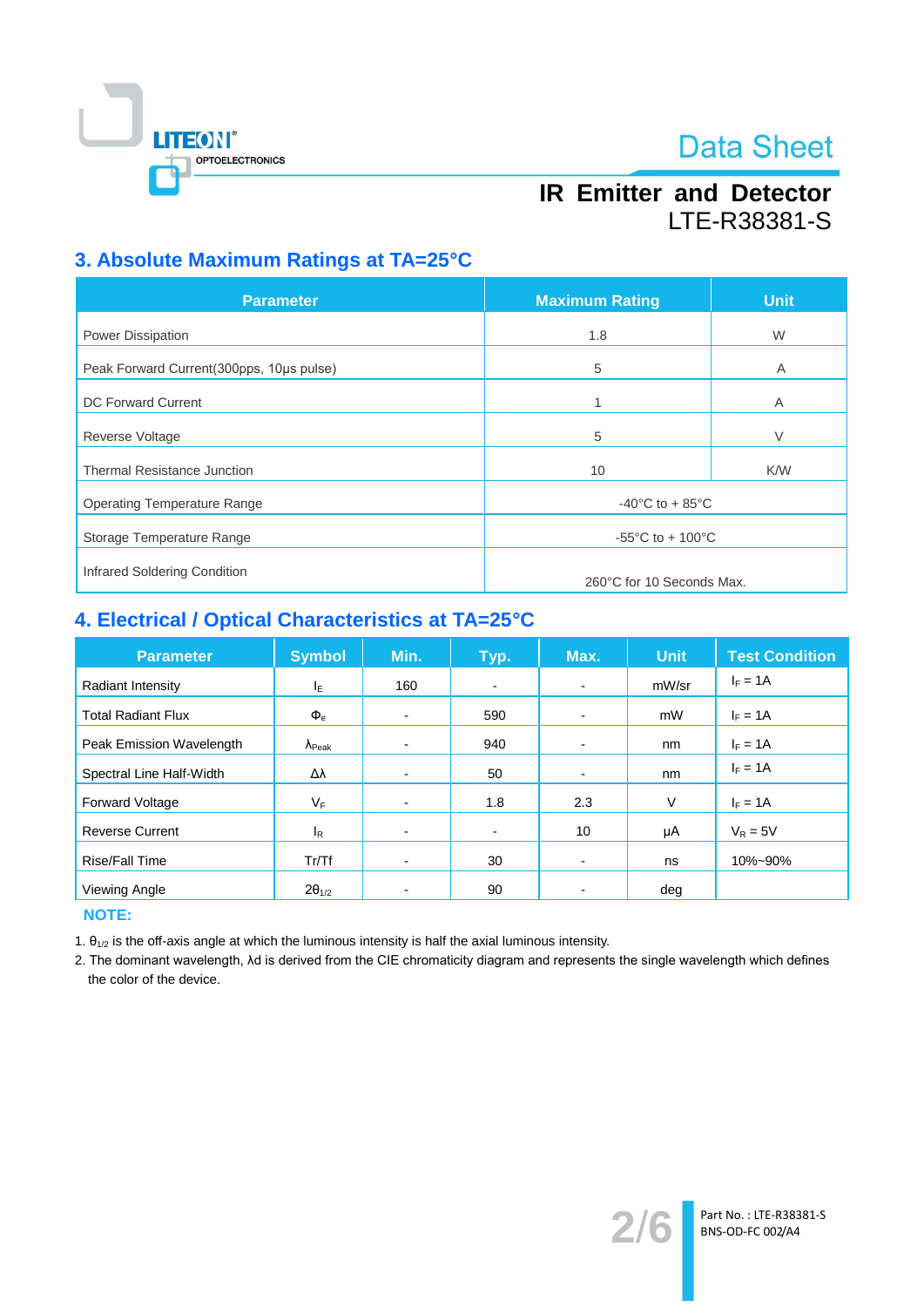

## **IR Emitter and Detector** LTE-R38381-S

### 5. Typical Electrical / Optical Characteristics Curves

(25°C Ambient Temperature Unless Otherwise Noted)



Part No.: LTE-R38381-S BNS-OD-FC 002/A4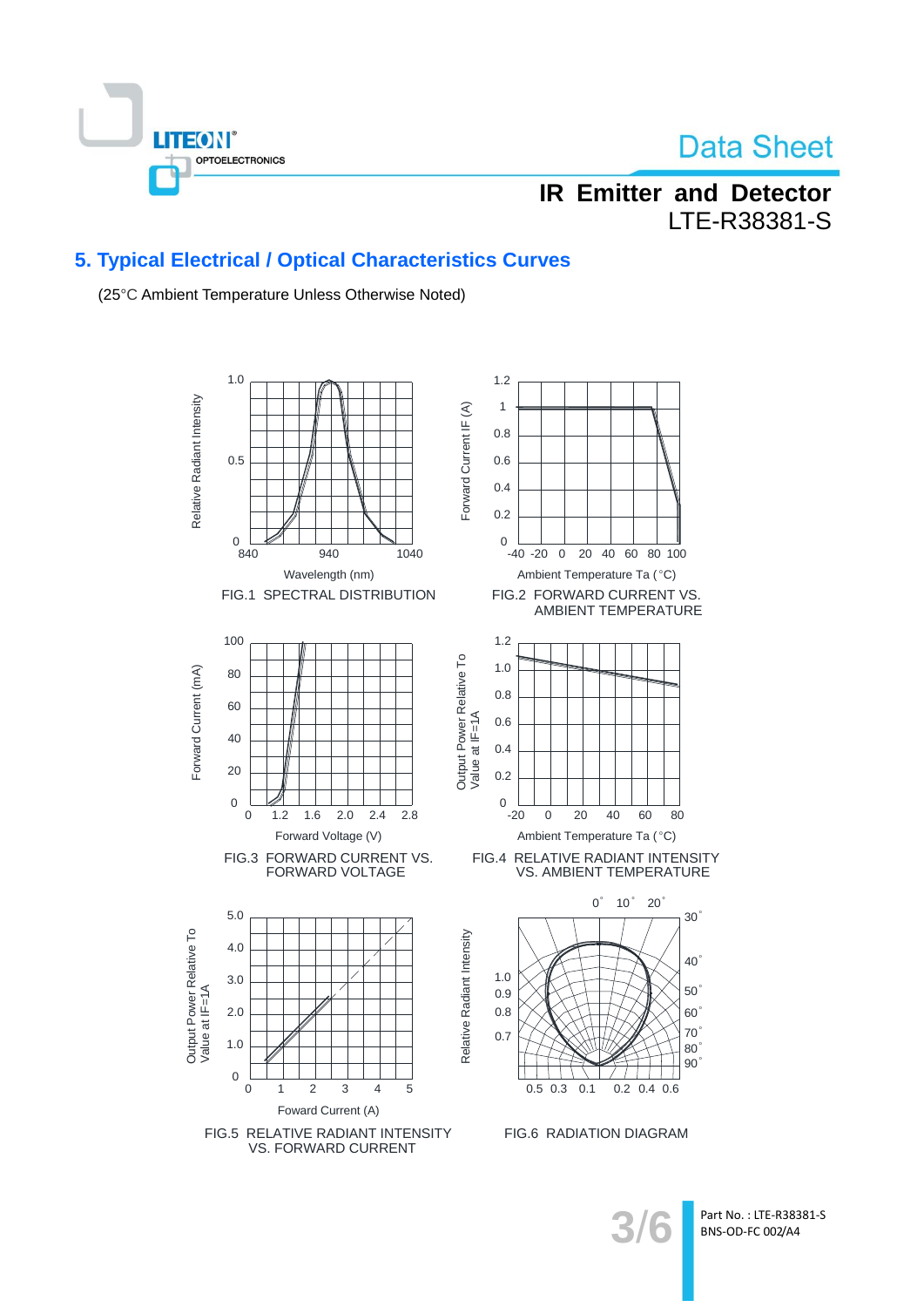

## **IR Emitter and Detector** LTE-R38381-S

### **6. Suggest Soldering Pad Dimensions**



### 7. Package Dimensions Of Tape And Reel



### Note: All dimensions are in millimeters (inches).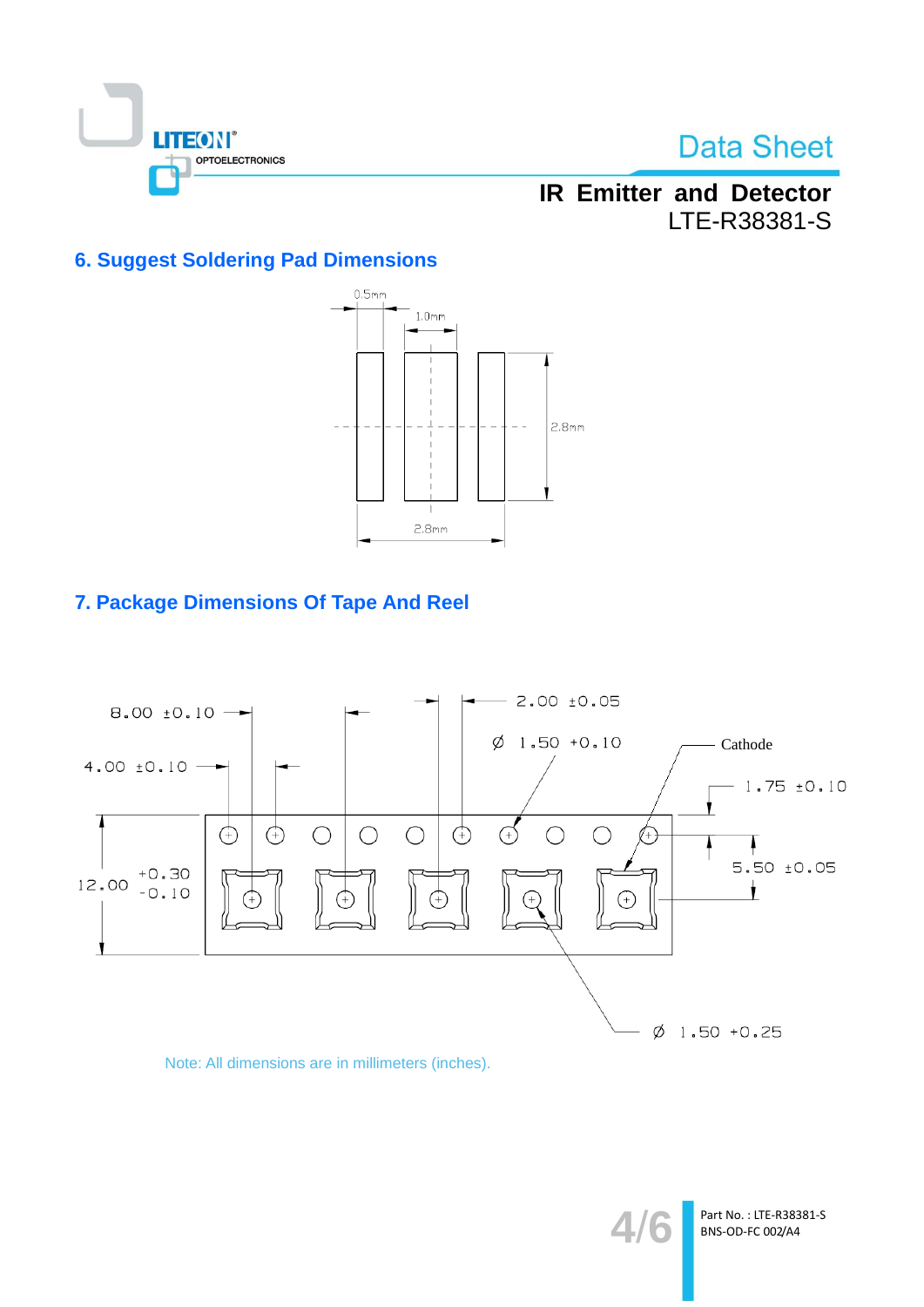**TEON** OPTOELECTRONICS

**IR Emitter and Detector** LTE-R38381-S



Note: 1. All dimensions are in millimeters (inches).

2. Empty component pockets sealed with top cover tape.

- 3.7 inch reel-600 pieces per reel.
- 4. The maximum number of consecutive missing parts is two.
- 5. In accordance with ANSI/EIA 481-1-A-1994 specifications.

### **8. CAUTIONS**

### **8.1. Application**

The LEDs described here are intended to be used for ordinary electronic equipment (such as office equipment, communication equipment and household applications). Consult Liteon's Sales in advance for information on applications in which exceptional reliability is required, particularly when the failure or malfunction of the LEDs may directly jeopardize life or health (such as in aviation, transportation, traffic control equipment, medical and life support systems and safety devices).

#### 8.2. Storage

The package is sealed:

The LEDs should be stored at 30°C or less and 90%RH or less. And the LEDs are limited to use within one year, while the LEDs is packed in moisture-proof package with the desiccants inside.

The package is opened:

The storage ambient for the LEDs should not exceed 30°C temperature or 60% relative humidity.

It is recommended that LEDs out of their original packaging are IR-reflowed within one week hrs.

For extended storage out of their original packaging, it is recommended that the LEDs be stored in a sealed container with appropriate desiccant, or in a desiccators with nitrogen ambient.

LEDs stored out of their original packaging for more than one week hrs should be baked at about 60 deg C for at least 20 hours before solder assembly.

#### 8.3. Cleaning

Use alcohol-based cleaning solvents such as isopropyl alcohol to clean the LEDs if necessary.